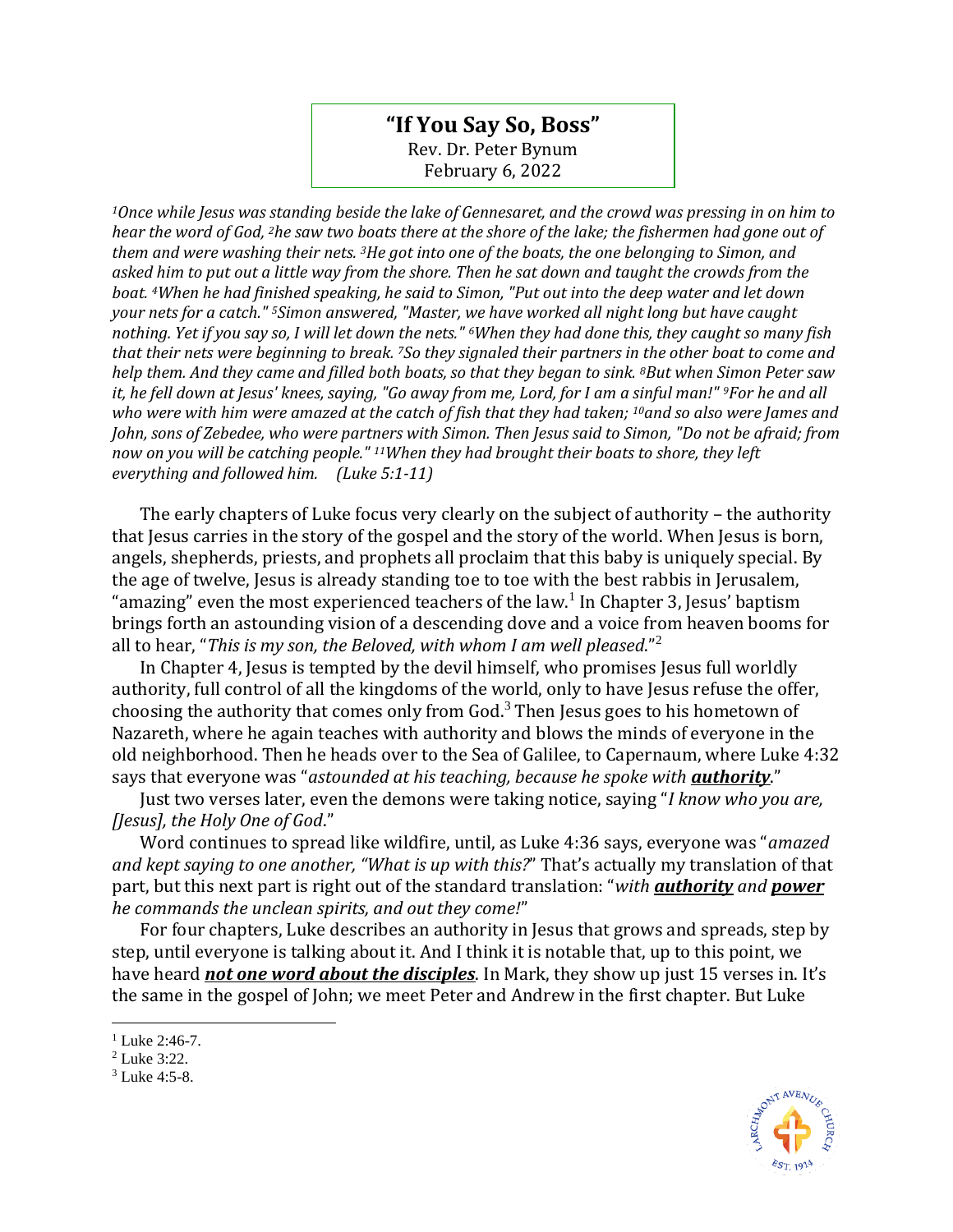takes his time, and spends the better part of four whole chapters just building up the authority of Jesus.

And then, almost as an afterthought, Luke casually drops in the line, "*After leaving the synagogue he entered Simon's house.*" In that culture of oral tradition and storytelling, the people hearing this story would have all looked at each other with confusion and said, "Simon? Who is Simon, and why is Jesus going to *his* house?"

Now, this, I think, is very much on purpose. Luke is a great storyteller, and Luke has a reason to tell the story this way. Luke has spent all of this time building up the authority of Jesus. And then, out of the blue, the story drops the Son of God into the house of a random fisherman named Simon Peter. It is as if the narrator is saying to the audience, "OK, we can all agree that we have established the authority of Jesus. Now let's see if this guy Peter can see it… and, if so, what he is willing to do about it."

From that point, what happens to Peter on a personal scale mirrors what Luke has been describing in the world. The first meeting between Peter and Jesus, as we are told in the gospels of Matthew and Mark, takes place on a beach by the Sea of Galilee. Peter and his brother Andrew, who is also a fisherman, are in shallow water casting a net into the sea when Jesus walks by.<sup>4</sup> And, just as it was when the shepherds met the babe in Bethlehem, Peter and Andrew know instantly that Jesus was uniquely special… so special that they immediately drop their nets and leave their father behind in the boat to follow him.

We are not told how, but Jesus continues to fascinate Peter, to the point that Peter invites Jesus to his house for dinner. There, Luke tells us that Jesus heals Peter's mother-inlaw, who had been suffering from a high fever. Upon seeing this very personal miracle, we have to think that Jesus' authority went even higher in Peter's sight. Later, that evening, we are told that everyone in town started gathering around Peter's door. With each passing minute, the authority of Jesus has to be rising in Peter's estimation.

This background helps us to see the importance of one key word in today's reading from Chapter 5, a word which marks the next step in this progression of Peter's faith. Jesus is teaching a big crowd on the beach from a boat near the shore. When he finishes the lesson, he turns around and sees Peter and some other fishermen out on the lake working hard but catching nothing. "Hey, Peter," he calls. "*Put out into the deep water and let down your nets for a catch."* And the word I want to focus on is the one Peter uses to address Jesus. Peter responds by calling Jesus Ἐπιστάτα (*epistata*) or "Master." According to the biblical scholar D. Mark Davis, no other gospel uses this Greek word, but Luke uses it seven times. And every time, it is spoken by a disciple in reference to Jesus. While we might think it has a connotation of master and slave, it is really more like "boss" or "superintendent."<sup>5</sup> It is an address that shows this group is already operating as a team of workers, and that the authority on that team clearly rests on the shoulders of Jesus. Jesus is "the boss."

And Peter proves that Jesus really is the boss with what he does next. "*Master,"* he says, *"we have worked all night long but have caught nothing. Yet if you say so, I will let down the nets."* In other words, Peter does exactly what Jesus tells him to do. And that was no light thing. Jesus, let's remember, was NOT a fisherman. Jesus was a carpenter. A former carpenter, we should say. Peter, on the other hand, was very much a fisherman. So were all

<sup>4</sup> Matthew 4:18; Mark 1:16.

<sup>5</sup> D. Mark Davis, "Left Behind and Loving It,[" https://leftbehindandlovingit.blogspot.com/2013/02/a-boatload-of](https://leftbehindandlovingit.blogspot.com/2013/02/a-boatload-of-fish.html)[fish.html](https://leftbehindandlovingit.blogspot.com/2013/02/a-boatload-of-fish.html)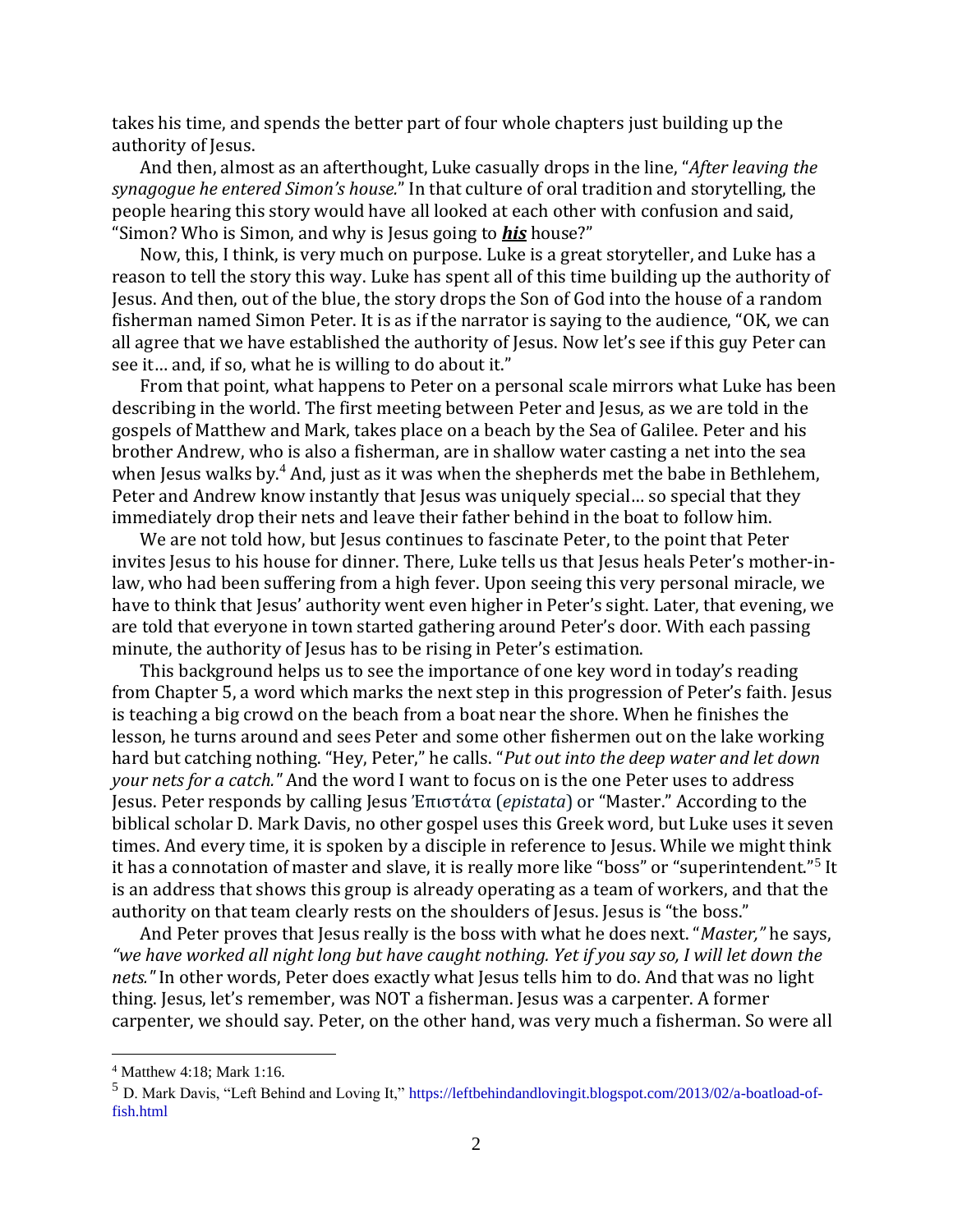the other people in the boat with him. And they were fishing in the same waters they had fished for their whole lives – the same waters their fathers had probably fished, and their fathers before them. Some of you remember those Bo Jackson commercials from the 80's? Bo Knows Football? Bo Knows Baseball? Well, Peter knew fishing. Peter knew fish. Peter knew the Sea of Galilee. Peter *knew fishing*.

So, let's imagine what Peter could have said… or better yet, what we would probably be tempted to say if we had been in Peter's shoes. Something to the effect of, "Are you kidding me? I've been fishing this lake since I was four years old. Just today, I fished this part of the lake for three hours before you got up, and another two hours while you were busy preaching. You're telling me to go out a little farther? Well, I was out there 4 hours ago, and then again in the last hour, and the fish aren't there. I don't know where they are, but they are not out there. You tell me to go out a little farther and try again? Well, I'm telling you that I know more about fishing than you do. And I'm tired, and I need a break, so I'm coming in."

As you know, that is *not* what Peter says. He may have been thinking, "This isn't going to do any good." But what he says is, "If you say so, Boss. If you say so, I will go a little farther out. If you say so, I will let down the nets one more time."

It was an amazing act of trust – to be willing to try again, even when experience and know-how told him not to... to be willing to go a little farther, even when he was tired... simply because Jesus suggested it. Something had happened to Peter since that first encounter on the beach. That had gotten his attention, and he became even more intrigued as he watched Jesus teach with authority and heal with power. And then the power came into his own house, when his mother-in-law's fever miraculously broke. In a relatively short time, the authority of Jesus in the life of Peter had grown step by step, until now, out there on the lake, Peter is acknowledging Jesus as his boss. Not in a command-and-control, "you-better-do-what-I-say-or-else" kind of way, but in the same way that effective teams have clear leaders – people who have earned and deserve the trust of the team. At some point over the previous few days Peter had decided that he would willingly take directions from Jesus Christ, even if he, acting on is own authority, would make a different choice, even when his limbs were weak and his spirit was exhausted. Peter had made the decision that he wanted to be part of Jesus' team, and that Jesus was in charge.

Now, there are some words that those of you who are parents have probably heard before. It is the response that often comes when you ask a child to do something they would rather not do... like eat their vegetables… or put their phones down… or write a note to a loved one. You ask them to do these things for good reasons, but you have probably heard the response: "Do I have to?"

In their defense, it's not just kids who say this. Adults do it to. The alarm rings on Sunday morning. Church starts in an hour or so. But it's the only morning you have to sleep in. And you work so hard during the week. Maybe you don't say it out loud, but you might think it. "Do I have to?"

Or we are at work, and a job needs doing. It's the kind of job that no one looks forward to doing, and it's not in our core job description. Sure, we could do it, but so could someone else down the hall, and we have so much on our plate. And we might not say it, but we sure are thinking it. "Do I have to?"